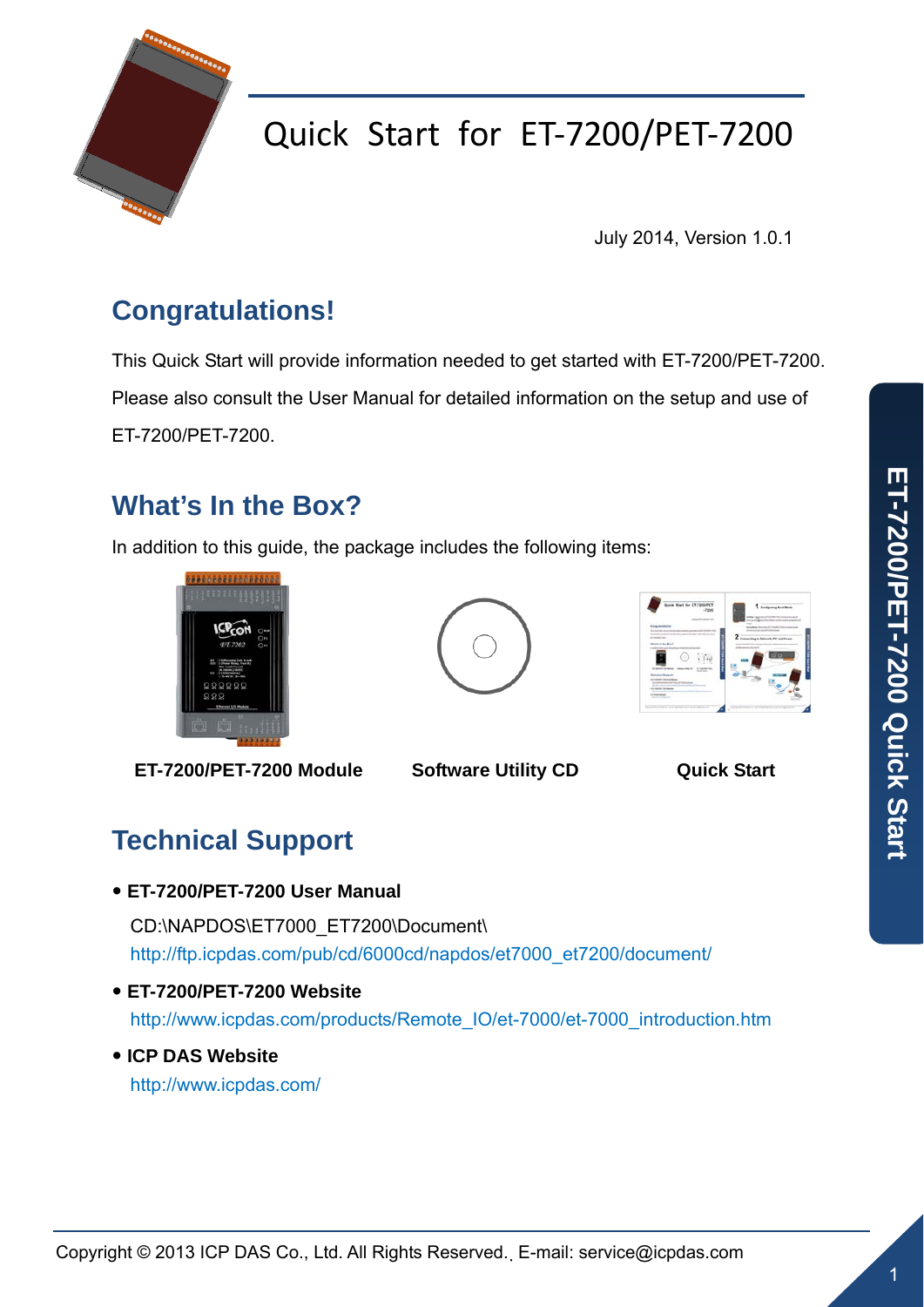

# **1** --------------------------------------------------------- **Configuring Boot Mode**

**Init Mode**: After booting, ET-7200/PET-7200 will not run the default firmware and cannot surf the internet. Use this mode to update MiniOS7 image.

**Normal Mode**: After booting, ET-7200/PET-7200 will run the default firmware and can use all ET-7200 functions.

## **2** ---------------------------------------------------------------------------------- **Connecting to Network, PC and Power**

The ET-7200/PET-7200 is equipped with an RJ-45 Ethernet port for connection to an Ethernet hub/switch and PC

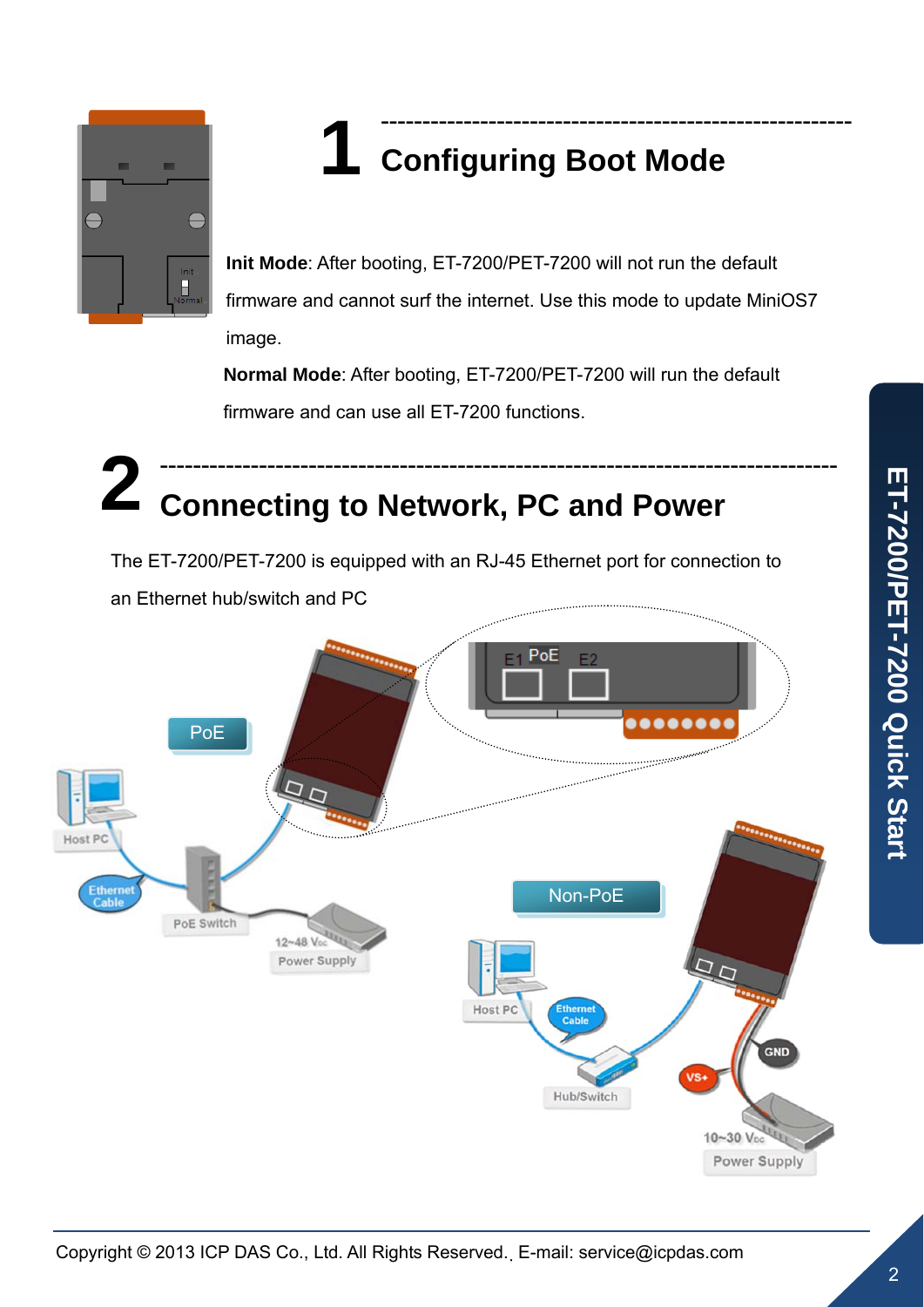#### **Step 1**:**Get the MiniOS7 Utility tool**

The MiniOS7 Utility can be obtained from companion CD or our FTP site: CD:\Napdos\minios7\utility\minios7\_utility\ [http://ftp.icpdas.com/pub/cd/6000cd/napdos/software/minios7\\_utility/](http://ftp.icpdas.com/pub/cd/6000cd/napdos/software/minios7_utility/)

**Step 2**:**Follow the prompts to complete the installation** 



After the installation has been completed, there will be a new shortcut for MiniOS7 Utility on the desktop.



# **4** ---------------------------------------------------------------------------------- **Using MiniOS7 Utility to Assign a New IP**

The ET-7200/PET-7200 are Ethernet devices, which comes with a default IP address, therefore, you must first assign a new IP address to the ET-7200/PET-7200

| <b>Item</b>        | <b>Default</b> |  |
|--------------------|----------------|--|
| <b>IP Address</b>  | 192.168.255.1  |  |
| <b>Subnet Mask</b> | 255.255.0.0    |  |
| Gateway            | 192.168.0.1    |  |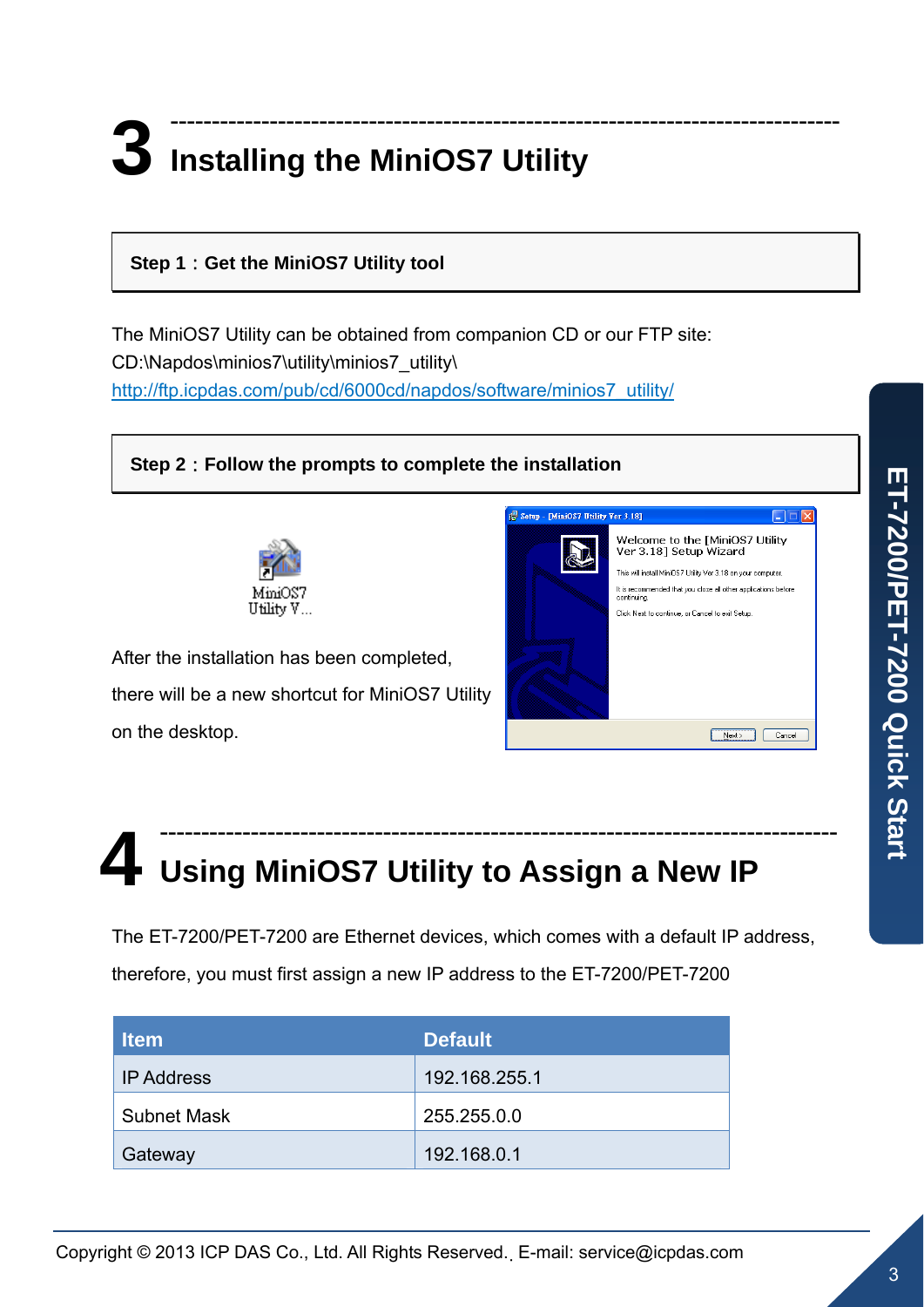Double-click the MiniOS7 Utility shortcut on your desktop.



**Step 2**:**Press**"**F12**"**or choose**"**Search**"**from the**"**Connection**"**menu** 

After pressing F12 or choosing Search from Connection menu, the MiniOS7 Scan

dialog will appear, that will display a list of all MiniOS7 modules on your network.

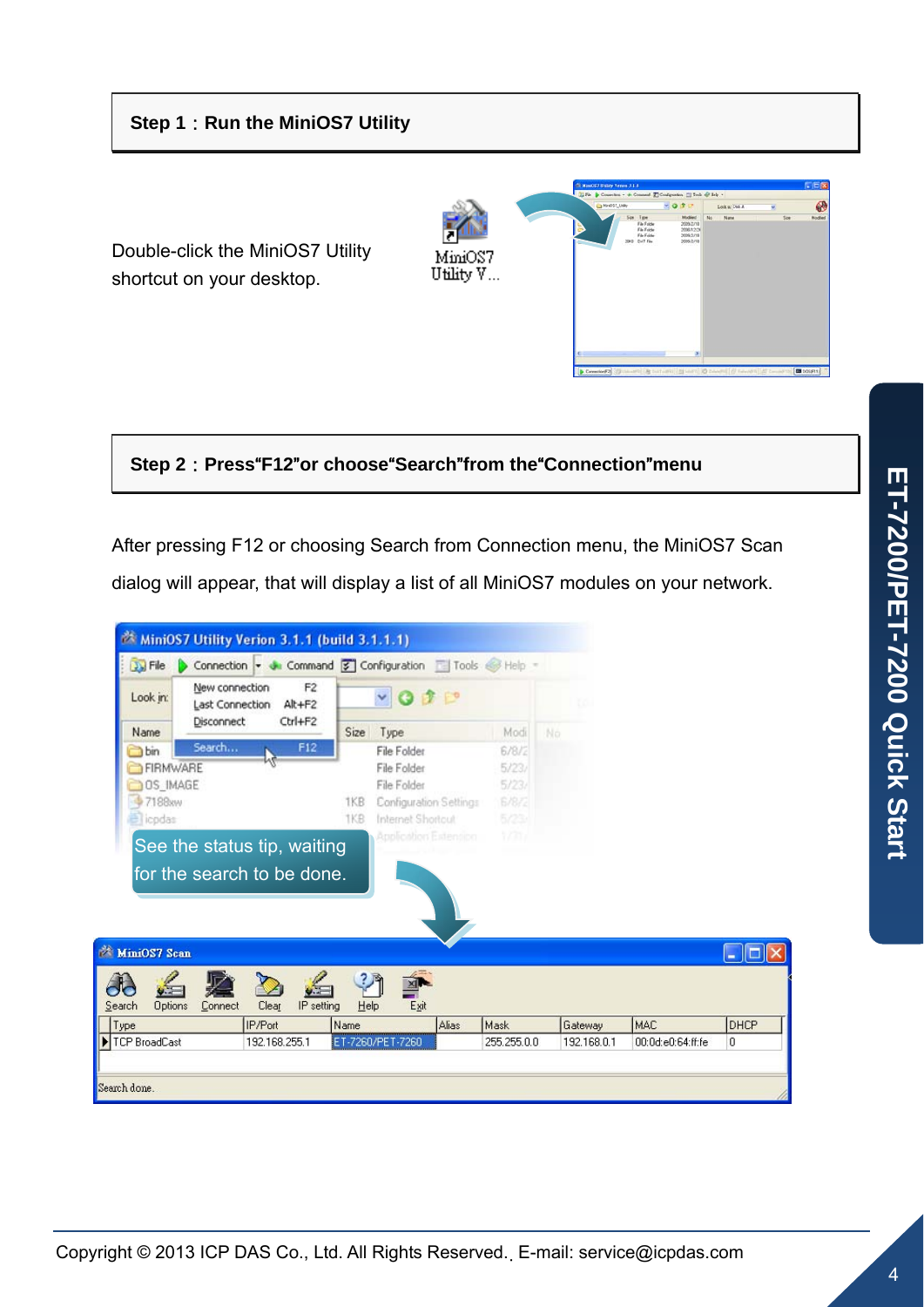#### **Step 3**:**Choose the module name and then choose**"**IP setting**"**from the toolbar**



**Step 4**:**Assign a new IP address and then choose "Set" button** 

| L.<br><sup>2</sup> IP Setting |          |             |
|-------------------------------|----------|-------------|
| Recommend Settings:           |          |             |
|                               | IP:      | 10.1.0.99   |
|                               | Mask:    | 255.255.0.0 |
|                               | Gateway: | 10.1.0.254  |
|                               | Alias:   | ×           |
| DHCP<br>⊙ Disable  ○ Enable   |          |             |
| Cancel<br>Set                 |          |             |

**Step 5**:**Choose "Yes" button** 

Press the Yes button in the Confirm dialog box to exit the procedure.

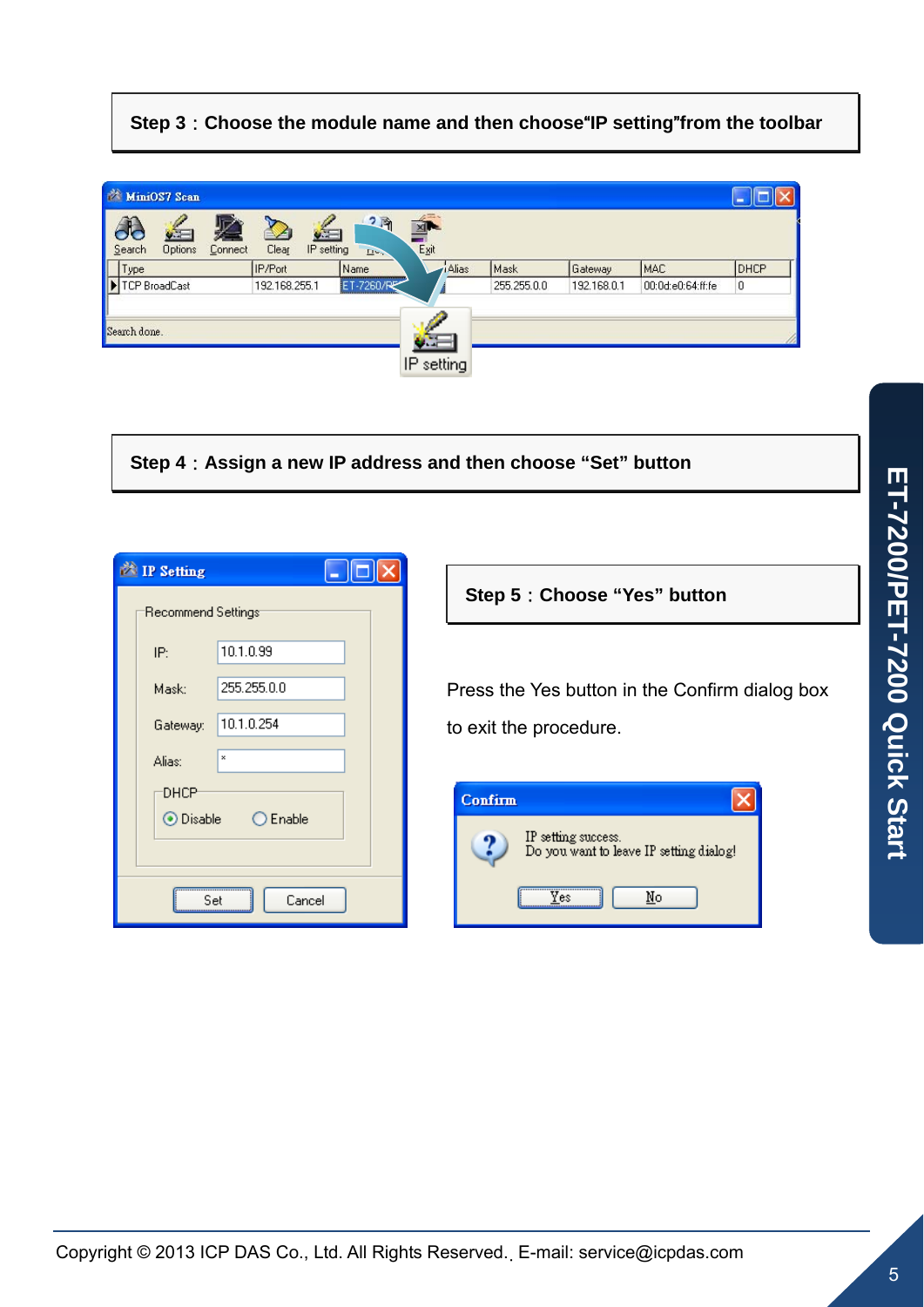# **5** ---------------------------------------------------------------------------------- **Enabling Adobe Flash Player in Your Browser**

Your browser must support Adobe Flash Player and have it enabled in order to use the ET-7200/PET-7200 web site.

If you do not have it installed, please go to the following website and install it.



The Adobe Flash Player Download Center: <http://get.adobe.com/flashplayer/>

## **6** ---------------------------------------------------------------------------------- **Go to the ET-7200/PET-7200 Web Site to Check out Functions**

The ET-7200/PET-7200 contains an advanced web configuration system that provides users with access ET-7200/PET-7200 applications through a standard web browser.

**Step 1**:**Start ET-7200/PET-7200** 

Make sure the switch placed in the "Normal" position.

Then reboot ET-7200/PET-7200.



### **Step 2**:**Open a browser**

Please use a standard internet browser to view the ET-7200/PET-7200 webpage, such as Mozilla Firefox or Internet Explorer…etc.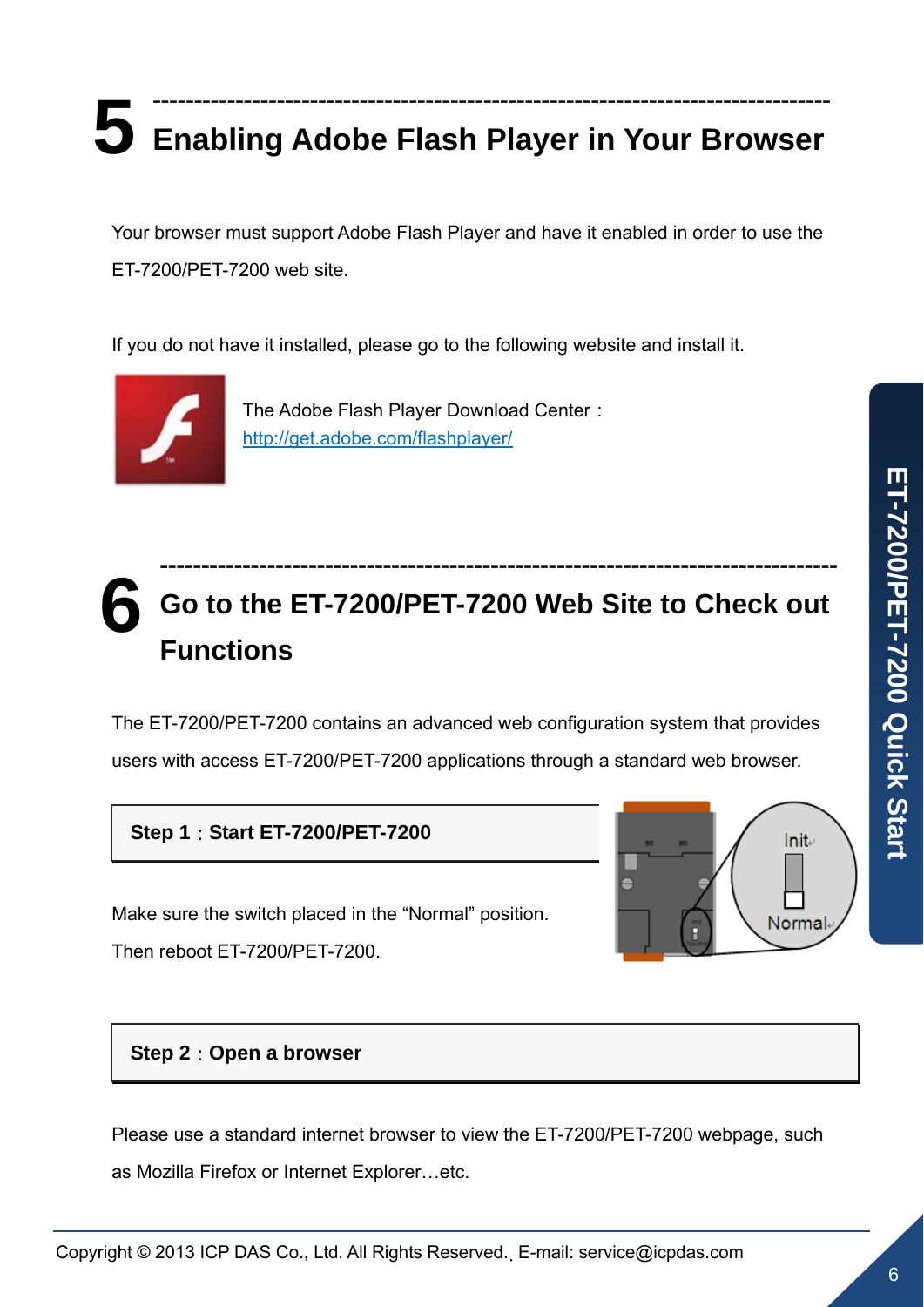### **Step 3**:**Type the URL address of ET-7200/PET-7200**

If you haven't changed the default IP address of the ET-7200/PET-7200, please refer to "4. Using MiniOS7 Utility to Assign a New IP" to configure it.

#### **Step 4**:**Fill out the User name and Password Connect to 10.0.8.178**  $?|X|$ After entering the IP address, the login  $\mathbb{R}$ dialog box will appear and prompt you to enter your User name and Password. The server 10.0.8.178 at ET-7060 requires a username and password. Warning: This server is requesting that your username and The factory default User name and password be sent in an insecure manner (basic authentication without a secure connection). Password are as follows: User name: **B** Admin  $\vert \mathbf{r} \vert$ Password: ..... **Item Default**  E Remember my password User name Admin Password Admin OK Cancel

#### **Step 5**:**Welcome to ET-7200/PET-7200 web site**



ET-7200/PET-7200 Quick Start **ET-7200/PET-7200 Quick Start**